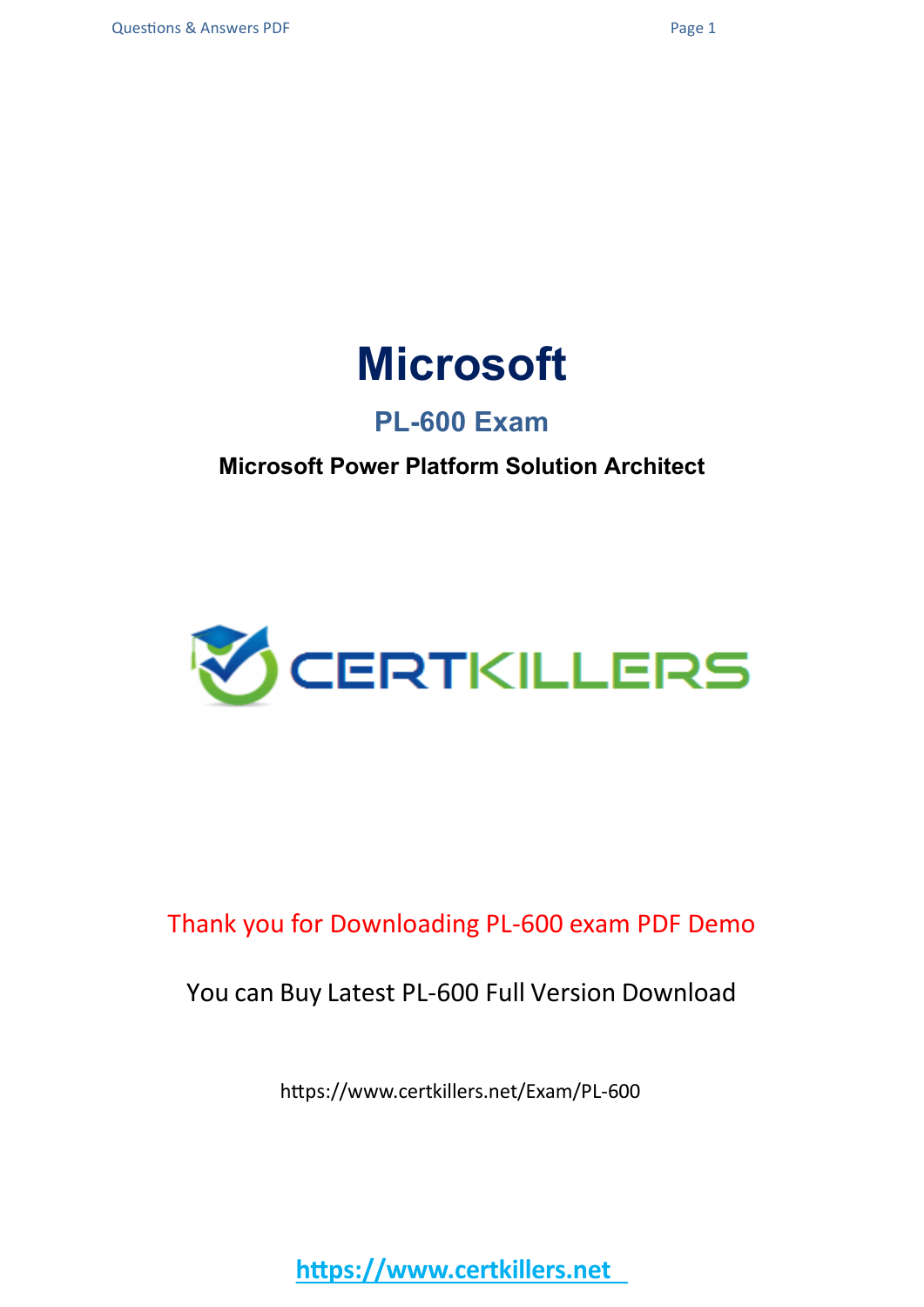## **Version: 4.1**

#### **Question: 1**

DRAG DROP

You need to recommend the appropriate messaging channel solutions for the organization.

What should you recommend? To answer, drag the appropriate messaging options to the correct user types. Each messaging option may be used once, more than once, or not at all. You may need to drag the split bar between panes or scroll to view content.

NOTE: Each correct selection is worth one point.

| <b>Messaging options</b>                   | User type             | <b>Messaging option</b> |
|--------------------------------------------|-----------------------|-------------------------|
| Power Apps portals                         | Worker support agents |                         |
| Dynamics 365 Customer Service              | <b>Patients</b>       |                         |
| Omnichannel for Customer Service dashboard |                       |                         |

**Answer:**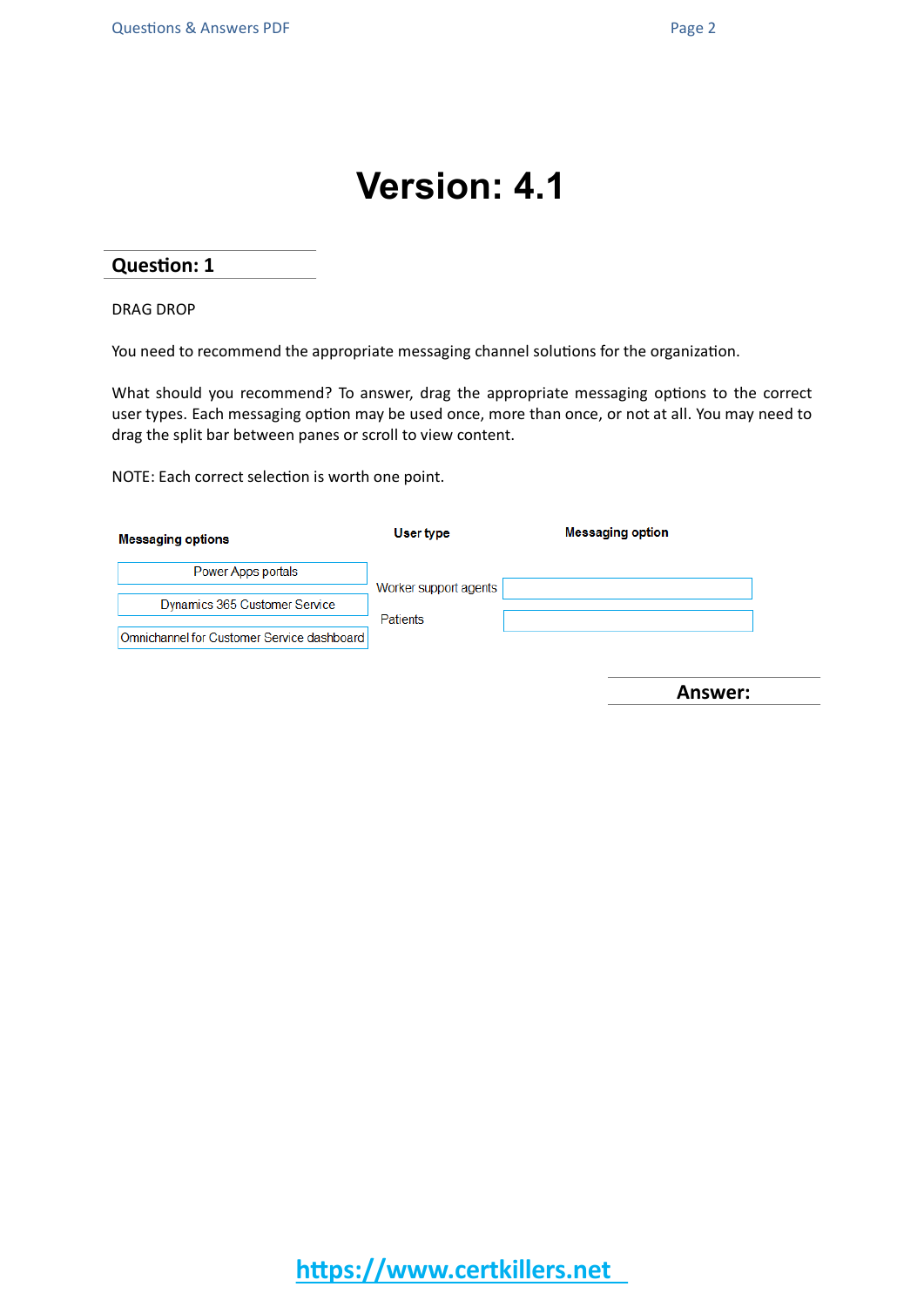| User type | <b>Messaging option</b>                                           |  |
|-----------|-------------------------------------------------------------------|--|
|           |                                                                   |  |
|           | Worker support agents  Omnichannel for Customer Service dashboard |  |

**Patients** 

 $\ddot{\phantom{0}}$ 

Dynamics 365 Customer Service

Explanation:

Box 1: Omnichannel for Customer Service dashboard

Scenario: Workers must be able to communicate in near real-time with worker support agents. The company has a team or worker support agents that respond to inquiries from current and prospective workers. Some of the worker support agents are multilingual.

If you choose to expand your customer service offering to provide chat and channels, the Customer Service workspace seamlessly adjusts to support managing conversations as well.

Note: As an agent with the Customer Service Representative security role, when you open Customer Service workspace, you start on the Customer Service Agent Dashboard unless your administrator has changed the default view. This dashboard shows you your active cases, cases you can work in queues you are assigned to, and your open activities. You can open existing cases and activities or begin working new cases from the queues you are assigned to and create activities.

#### Box 2: Dynamics 365 Customer Service

Scenario: First Up uses an on-premises system to manage current and historical patient data including medications and medical visits.

Reference:

<https://docs.microsoft.com/en-us/dynamics365/customer-service/csw-overview>

**Question: 2**

You need to recommend a reporting solution for the organization. Which two options should you recommend? Each correct answer presents a complete solution. NOTE: Each correct selection is worth one point.

A. AI Builder

- B. SQL Server Reporting Services (SSRS)
- C. Dynamics 365
- D. Power BI

**Answer: BC**

Explanation: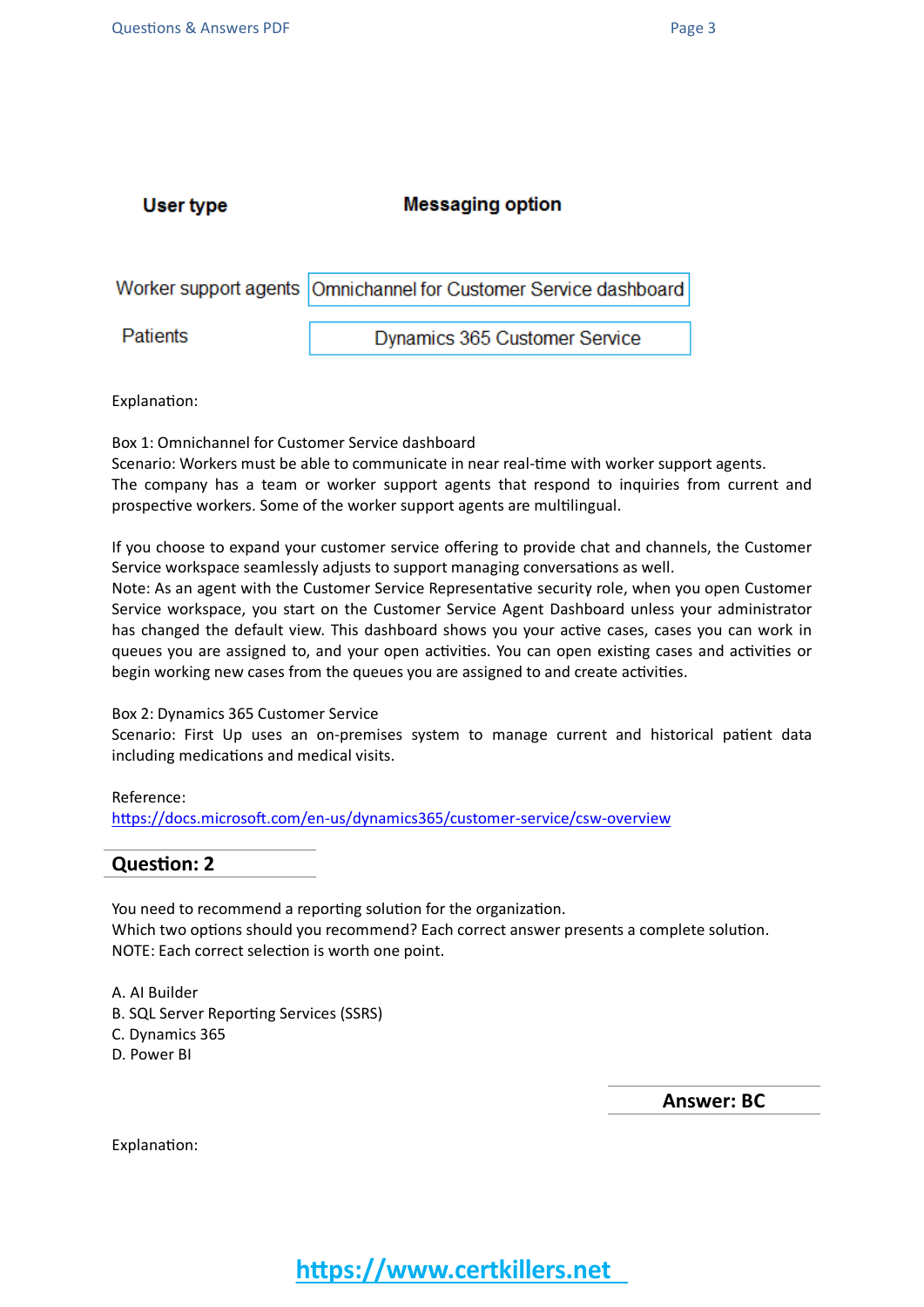Scenario:

The reporting and analytics team must be able to create reports that include data from all facilities and all workers.

Management reports must present an overview of the entire organization. Other reports may be limited to specific offices.

B: Power Apps apps can include reports that provide useful business information to the user. These reports are based on SQL Server Reporting Services and provide the same set of features that are available for typical SQL Server Reporting Services reports.

C: Microsoft Dynamics 365 online and Model-Driven PowerApps offers several advanced reporting options. Advanced reports are often necessary when business requirements demand complex calculations, returning multiple data sets, grouping large sets of data based on rules, and retrieving data from different data sources.

Incorrect Answers:

D: Scenario: Users cannot view Power BI reports within the Power Platform apps.

Note: Power BI enables data insights and better decision-making, while Power Apps enables everyone to build and use apps that connect to business data. Using the Power Apps visual, you can pass context-aware data to a canvas app, which updates in real time as you make changes to your report.

Reference:

<https://docs.microsoft.com/en-us/powerapps/maker/model-driven-apps/add-reporting-to-app>

[https://powerusers.microsoft.com/t5/Building-Power-Apps/Creating-SSRS-Report-for-Model-Driven-](https://powerusers.microsoft.com/t5/Building-Power-Apps/Creating-SSRS-Report-for-Model-Driven-PowerApps/td-p/621866)[PowerApps/td-p/621866](https://powerusers.microsoft.com/t5/Building-Power-Apps/Creating-SSRS-Report-for-Model-Driven-PowerApps/td-p/621866)

<https://docs.microsoft.com/en-us/powerapps/maker/canvas-apps/powerapps-custom-visual>

**Question: 3**

You need to recommend a solution for handling data entry requirements for the mobile audit teams. What are two possible ways to achieve the goal? Each correct answer presents a complete solution.

NOTE: Each correct selection is worth one point.

- A. Canvas app within Power Apps Player
- B. Canvas app within a browser
- C. Dynamics 365 Field Service
- D. Dynamics 365 App for Outlook

**Answer: AB**

Explanation: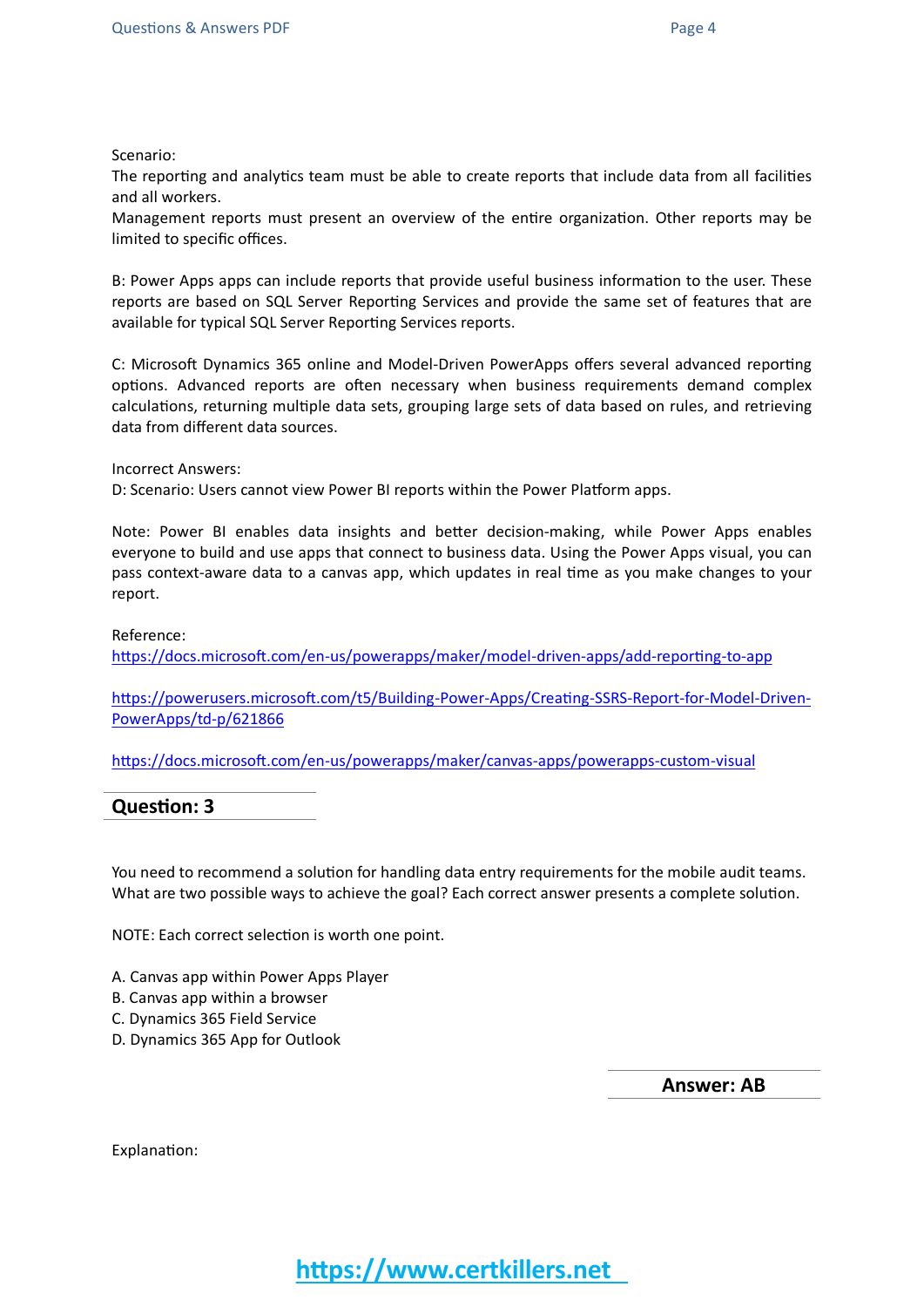Scenario:

Audit teams must have the ability to view worker information on their mobile devices. Audit teams must be able to record data during visits to locations where workers are placed.

When you create an app, or someone shares an app with you, you can run that app on the Power Apps mobile app or in a web browser.

Reference: <https://docs.microsoft.com/en-us/powerapps/user/run-app-browser>

**Question: 4**

DRAG DROP

You need to recommend solutions to meet the organization's communication needs.

What should you recommend? To answer, drag the appropriate technologies to the correct groups of users. Each technology may be used once, more than once, or not at all. You may need to drag the split bar between panes or scroll to view content.

NOTE: Each correct selection is worth one point.

| <b>Technologies</b>          | Group of users               | <b>Technology</b> |
|------------------------------|------------------------------|-------------------|
| <b>Microsoft Teams</b>       |                              |                   |
| Power Apps portals           | First Up employees           |                   |
| Microsoft 365 Business Voice | Workers                      |                   |
|                              |                              | Answer:           |
| Group of users               | <b>Technology</b>            |                   |
| First Up employees           | <b>Microsoft Teams</b>       |                   |
| Workers                      | Microsoft 365 Business Voice |                   |
| Explanation:                 |                              |                   |
| Box 1: Microsoft Teams       |                              |                   |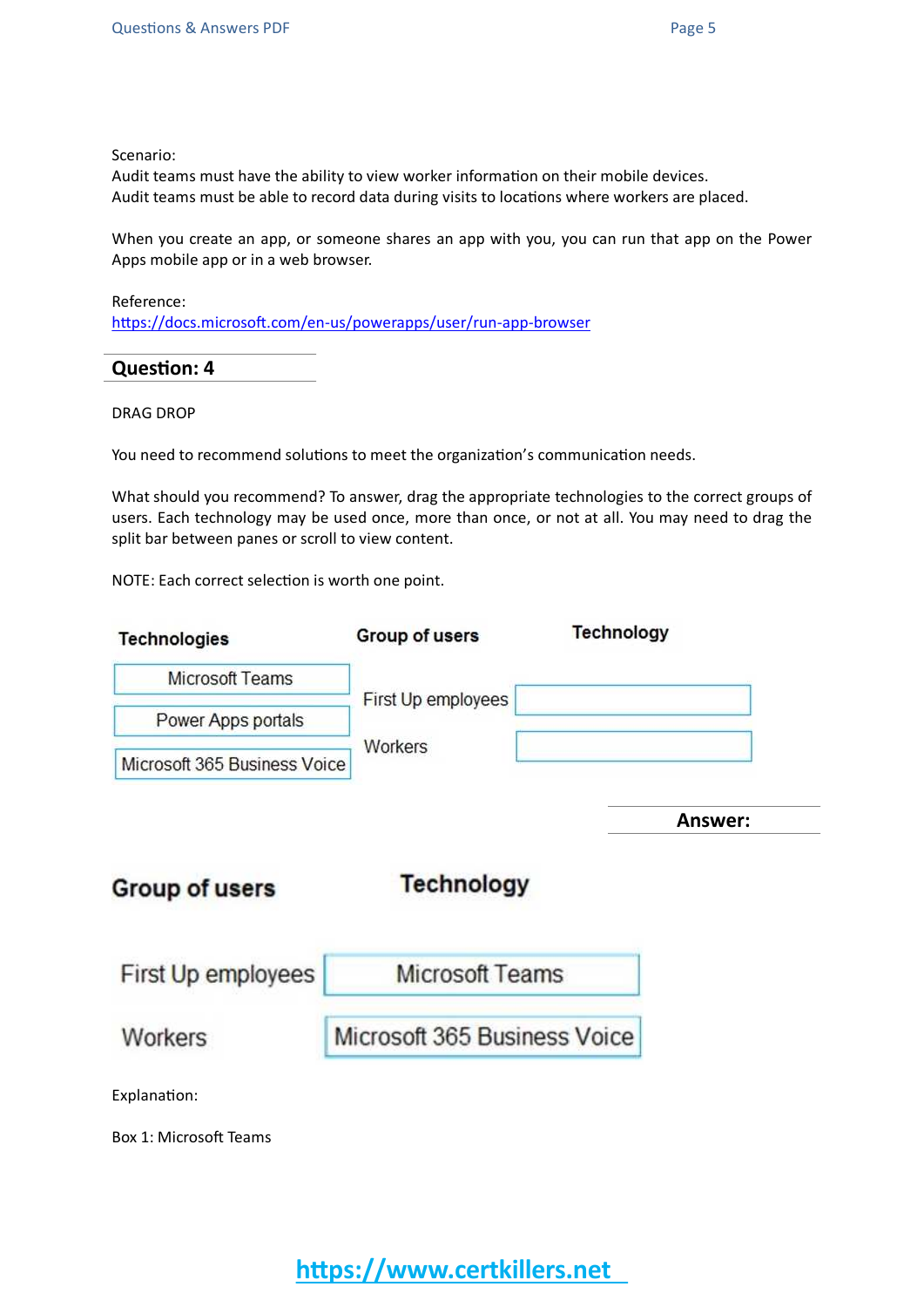First up employees must be able to contact each other by using a secure system to ask and answer questions about medical cases.

Microsoft Teams key capabilities: Connected Secure Managed Collaborative and productive Box 2: Microsoft 365 Business Voice Workers must be able to communicate in near real-time with worker support agents.

Microsoft 365 Business Voice makes it easy for small and medium organizations to turn Microsoft Teams into a powerful and flexible telephone system. It's a replacement for traditional telephony providers and in-house phone systems that can be difficult and costly to manage.

Reference:

<https://docs.microsoft.com/en-us/microsoft-365/solutions/empower-people-to-work-remotely>

<https://docs.microsoft.com/en-us/microsoftteams/business-voice/whats-business-voice>

#### **Question: 5**

HOTSPOT

You need to ensure that the solution meets the data security and compliance requirements.

What should you recommend? To answer, select the appropriate options in the answer area.

NOTE: Each correct selection is worth one point.

#### Scenario

#### **Relationship behavior**

A worker transfers to a new client company.

Assign: Cascade All Assign: Cascade None Merge: Cascade All Rollup View: Cascade All

A user deletes a worker's job placement history.

| Delete: Cascade All |  |
|---------------------|--|
| Delete: Remove Link |  |
| Delete: Restrict    |  |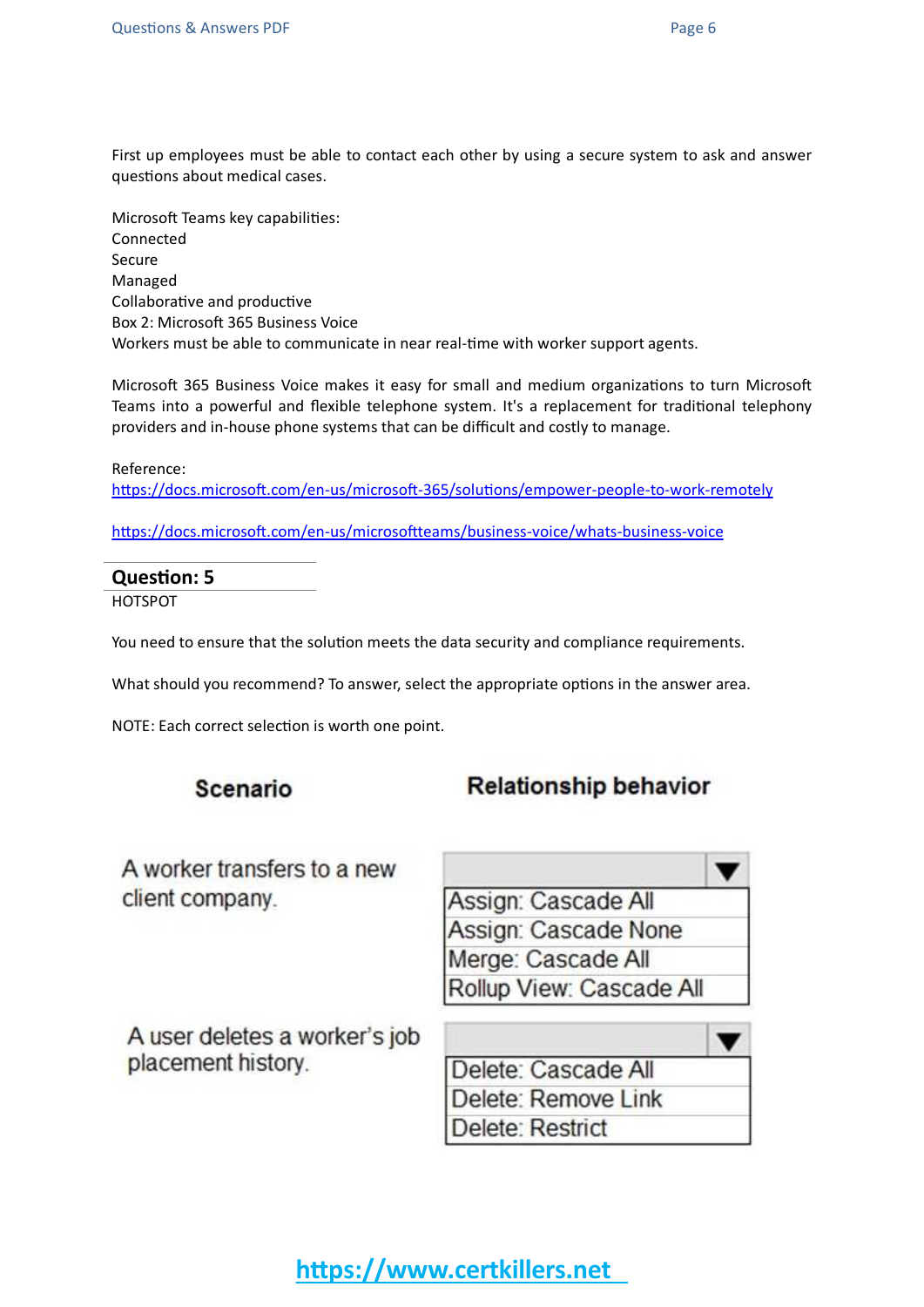**Answer:**

| Scenario                      | <b>Relationship behavior</b> |  |  |
|-------------------------------|------------------------------|--|--|
| A worker transfers to a new   |                              |  |  |
| client company.               | Assign: Cascade All          |  |  |
|                               | Assign: Cascade None         |  |  |
|                               | Merge: Cascade All           |  |  |
|                               | Rollup View: Cascade All     |  |  |
| A user deletes a worker's job |                              |  |  |
| placement history.            | Delete: Cascade All          |  |  |
|                               | Delete: Remove Link          |  |  |
|                               | Delete: Restrict             |  |  |

Explanation:

Box 1: Assign: Cascade None

Scenario: Worker still records must be archived after ten years and are then removed from the main system.

Assign: The referenced table record owner is changed. Cascade None: Do nothing.

Incorrect Answers:

Cascade All: Perform the action on all referencing table records associated with the referenced table record.

Box 2: Delete: Restrict

Scenario: Worker information must not be deleted from the system while skill and job placement history records for the worker exist in the system.

Referential, Restrict Delete: In a referential, restrict delete relationship between two tables, you can navigate to any related rows. Actions taken on the parent row will not be applied to the child row, but the parent row cannot be deleted while the child row exists. This is useful if you do not want child rows to become orphaned. This forces the user to delete all of the children before deleting the parent.

Reference:

<https://docs.microsoft.com/en-us/powerapps/maker/data-platform/data-platform-entity-lookup>